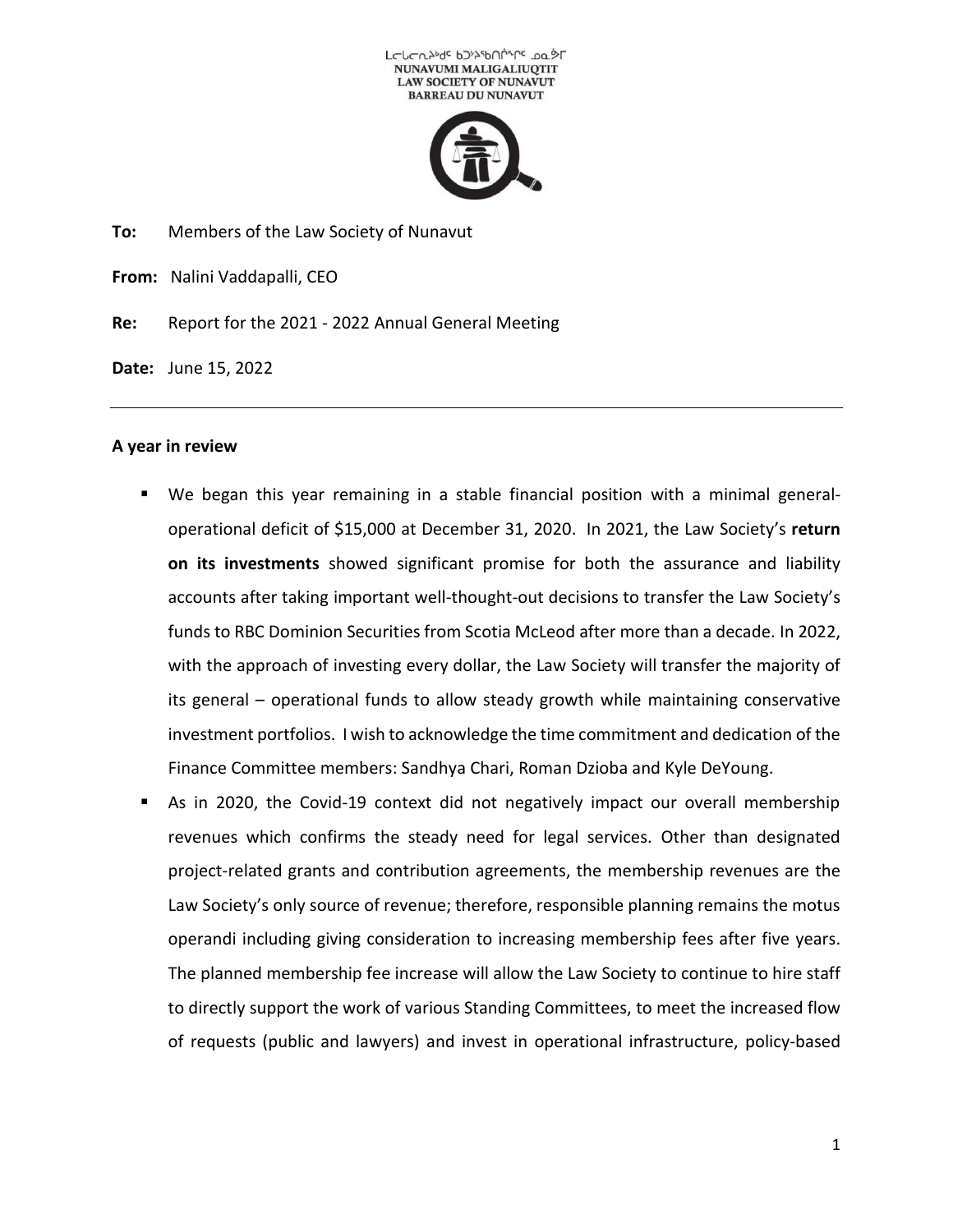development and special projects such as the much overdue overhaul of the Legal Profession Act.

- In 2021 and until this year's AGM, we were able to move ahead with a number of strategic and core projects including:
	- The review of the **[Nunavut Statutes Exam](https://www.lawsociety.nu.ca/en/bar-admission-course-and-examinations)** after more than 20 years. The Exam is available in English and now in Inuktitut and French. The Exam generally mirrors the original version and is supported by a robust defensible framework, a protocol, exam tips and an accommodation policy. The dedication of the working group coordinated by member Sara Siebert has been invaluable to bring this mandate to fruition. I wish to thank and recognize the commitment of members Julie Bedford, Caroline Briand and Bruce McRae.
	- The development of the **[online student-at-law application for membership](https://www.lawsociety.nu.ca/en/student-application-membership)  process** was launched earlier this month after the Phase I launch in 2020 (online student-at-law application).
	- The development of the **online Restricted Appearance Certificate** (RAC) and RAC renewal process to be launched this month.
	- The development and recent launch of the **Continuing Legal Education (CLE) online report** to facilitate the tracking of hours and requirements as per the new CLE policy throughout the year. To this end, the Law Society offered to its membership a second opportunity to access at no cost **[The Advocates](https://www.lawsociety.nu.ca/en/news/final-reminder-cpd-online-programs-advocates-society)' Society's [online library programs.](https://www.lawsociety.nu.ca/en/news/final-reminder-cpd-online-programs-advocates-society)** The designated programs were recommended by a number of Law Society member-based organizations and in-house counsels working from Nunavut.
	- Further to last year's June 24 AGM, the Executive Committee committed itself to moving forward with a second round of consultation on both the proposed **new CLE policy**, including the cultural competency requirement, and the **updated**  [Mandatory](https://www.lawsociety.nu.ca/sites/default/files/AGM/Mandatory%20Reading%20List_June%202022.docx) and [Supplemental](https://www.lawsociety.nu.ca/sites/default/files/AGM/Supplemental%20Reading%20List_June%202022%20DRAFT.docx) lists**.** Comments from the membership have been incorporated and updated versions are before the membership this year.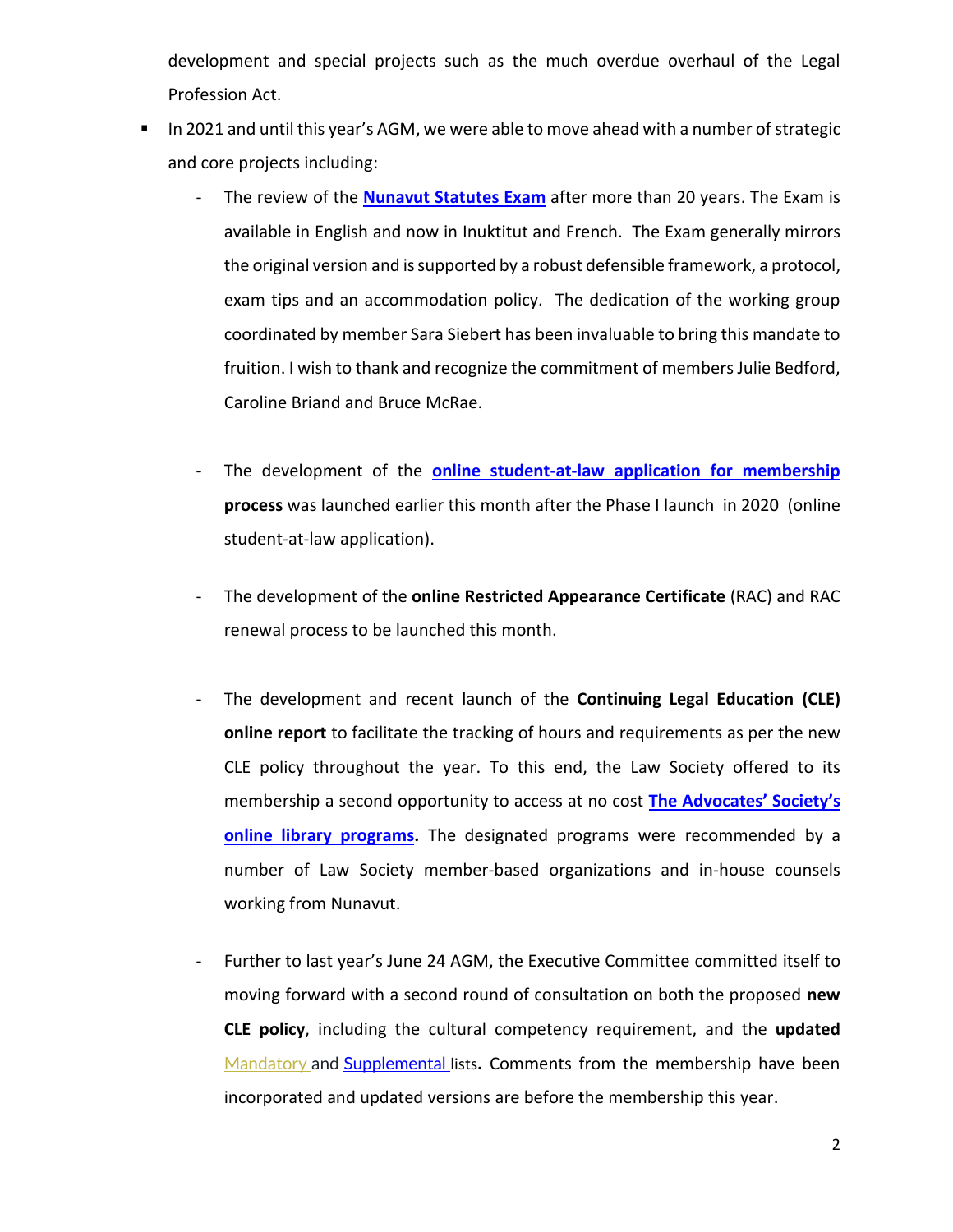The inclusion of an extensive proposed list of Inuit cultural and historical materials is a long overdue step with respect to the Law Society's responsibility to identify and offer culturally relevant learning opportunities. I would like to acknowledge the dedication of Law Society staff Romy Leclerc without whom the Law Society would not have been able to complete the various online tools and new [CLE policy.](https://www.lawsociety.nu.ca/sites/default/files/AGM/LSN%20Mandatory%20CLE%20Policy%20Nov%2029%202021.pdf)

- The development of a **handbook for discipline-related investigations** is ongoing to be followed-by training videos for investigators developed with support from Law Society members involved in the Discipline Committee. Thank you to all Discipline Committee members who provided feedback and suggestions. The handbook is part of the Law Society's efforts to create and build on existent documents, including from other jurisdictions**, a series of core handbooks and guides to assist with its mandate to regulate the profession in the public interest and to ensure its historical and corporate documentation is well organized.** They include a Practice Guide, an in-house version of a consolidated Legal Profession Act, compiled historical policies related to Membership and Admissions, compiled Executive Committee minutes from 1999 up until today and compiled Annual General Meeting agendas and minutes from 1999 up until today.
- One final achievement to be noted this year is the work of the Legal Ethics and Practice Committee in regard to the **[updated Nunavut Code of Conduct](https://www.lawsociety.nu.ca/sites/default/files/AGM/NU%20Code%20of%20Conduct_Amended%20June%202022%20(Clean%20version)%20FINAL.pdf)**. With support from Law Society staff Kishra Dawabi-Ahlfors, the members of the Committee and its Chair, Erinma Abara, are able to deliver a new version at this year's AGM thanks to their diligent work and commitment.
- Our open front door policy remains allowing anyone in need of information or assistance to navigate the system, including Elders, to be welcomed by Law Society staff and myself. The Law Society continues to deliver its services in English, Inuktitut and French. Our efforts to raise awareness over the years about its mandate and to establish a network of contacts, including with non- legal organizations, has proven to be positive with increased number of phone calls from various communities. I take this opportunity to acknowledge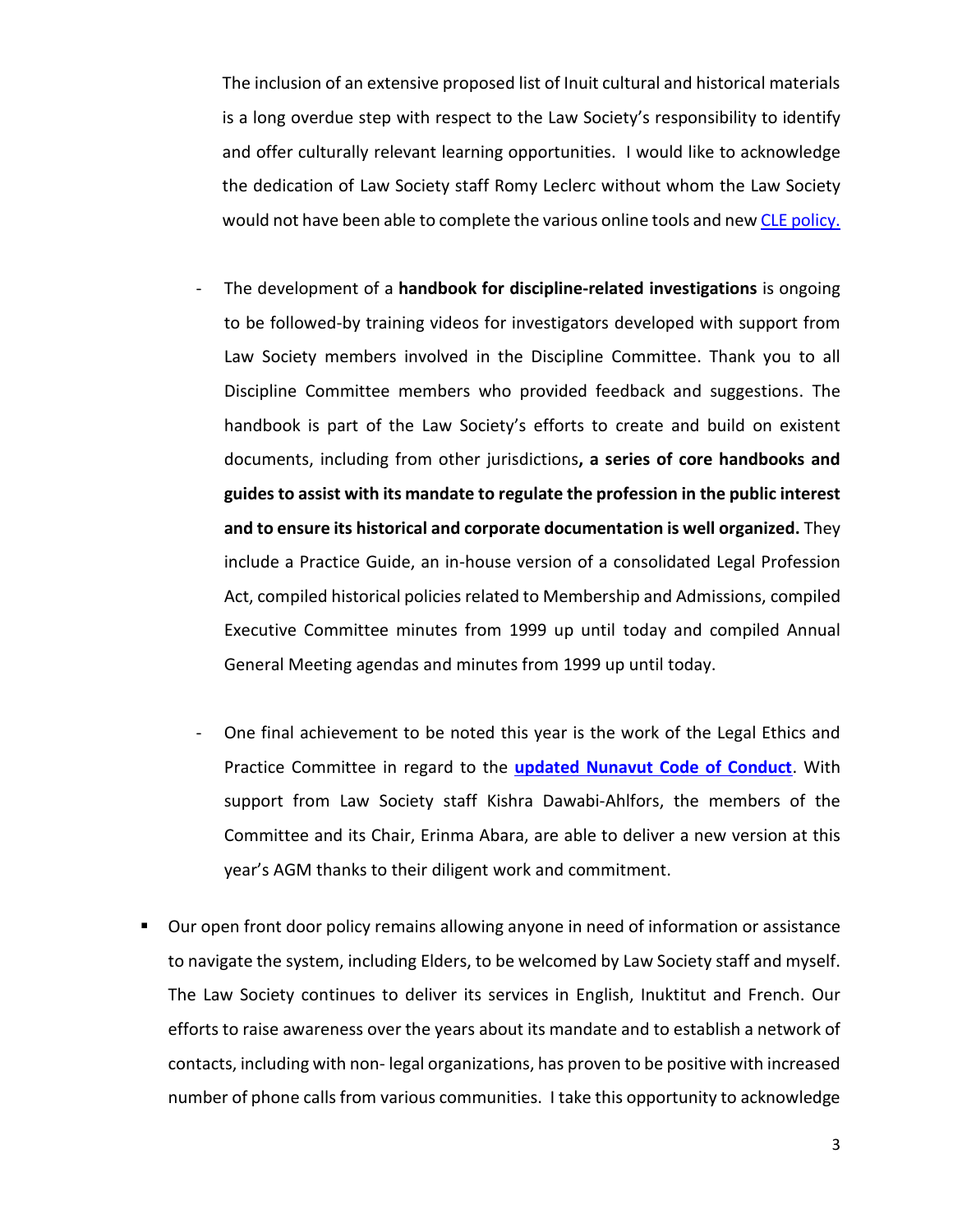Law Society staff Adel De Belen. As the Executive Administrator, she is often the face of the Law Society for new members, long-standing members, students and the public. I cannot thank her enough for her dedication to support and provide guidance. Adel is now a Canadian citizen since January 2022. On behalf of the Executive Committee and myself, I wish her the very best as this new chapter begins.

- **On the Access to Justice file:** 
	- − I encourage our members to familiarize themselves with the ongoing work related to [Family Violence Prevention](https://www.lawsociety.nu.ca/en/family-violence-prevention) and the [Prevention of Harassment](https://www.lawsociety.nu.ca/en/prevention-harassment) currently funded by the Department of Justice Canada. The Law Society is grateful to members [Victoria Perrie and Gloria Song](https://www.lawsociety.nu.ca/sites/default/files/public/Newsletter_Polar_Barristers/summer_2021/Access-to-Justice-Update-FINAL.pdf) who represent the Law Society on the Access to Justice file including at the national level.
	- − Most recently, on March 24, the Law Society hosted a Family Violence Prevention roundtable arising from [the Final Report & Recommendations](https://www.lawsociety.nu.ca/sites/default/files/News/Public%20Notices/LSN_FAIA%20Final%20Public%20Report_Dec%2015%202021.pdf) for Access to Justice for Family Violence in Nunavut. Next steps include a designated meeting with MLAs and follow-up workshop in October with a focus to expand the next conversation to address specific topics related to Access to Justice for Family Violence.
	- − The Law Society collaborated and participated in the annual December 6 National Day of Remembrance and Action on Violence Against Women community walk; and spearheaded a social media campaign marking International Women's Day on March 8.
	- − A number of resources have been developed and shared through community workshops and through the Law Society's well-established network of government and non-government organizations. Getting the word out on one's rights and available [supports](https://www.lawsociety.nu.ca/en/family-violence-prevention-resources) and [resources](https://www.lawsociety.nu.ca/en/prevention-harassment-resources) is fundamental to empower Nunavummiut to break the silence. Learn more about the Access to Justice file by reading this year'[s AGM report.](https://www.lawsociety.nu.ca/sites/default/files/News/General-Meetings/LSN%202021-22%20AGM%20Report%20A2J_June%202022%20Final%20En.pdf)